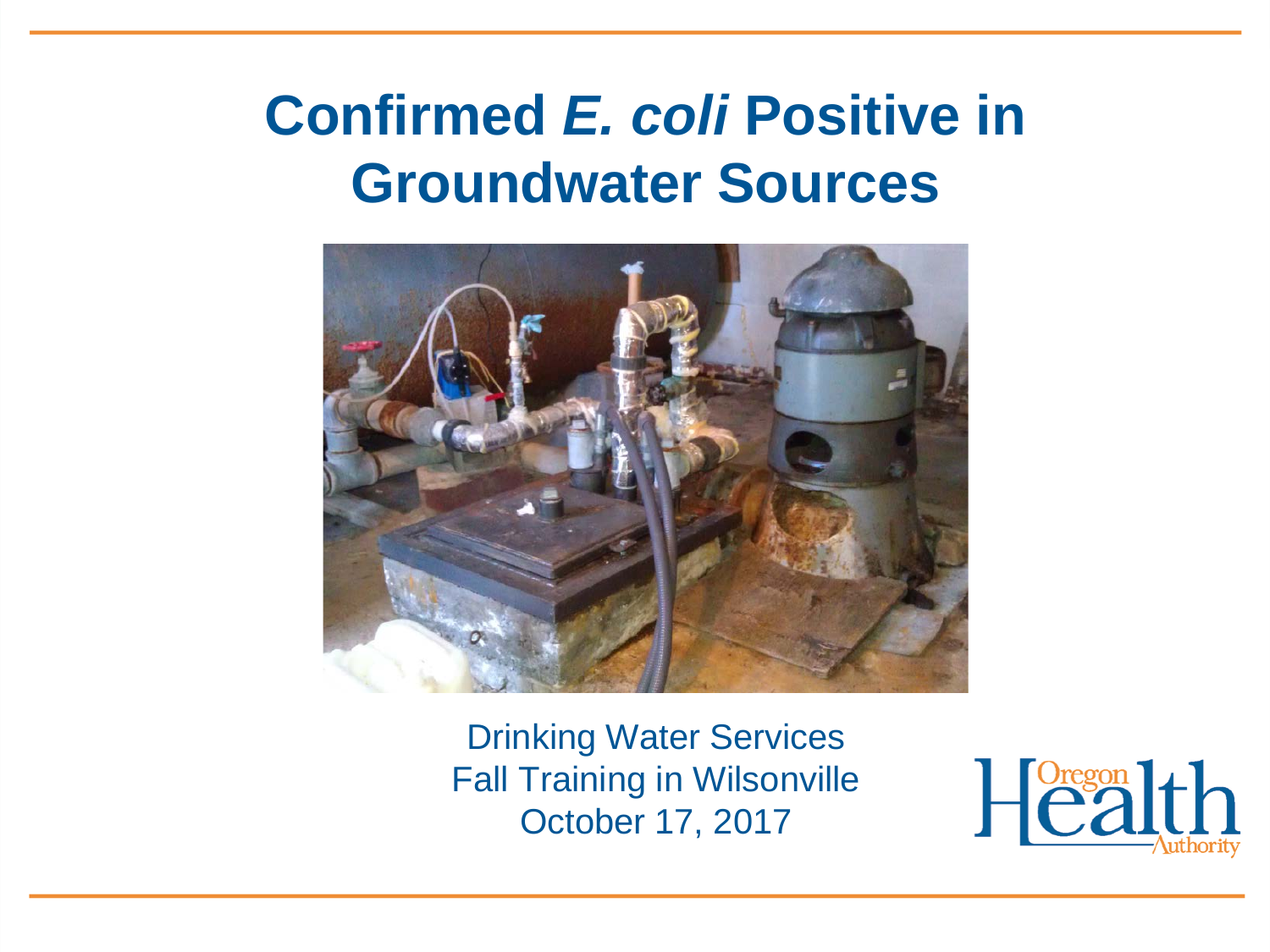#### **Let's review…**

- Purpose of groundwater monitoring
- If source sample is *E. coli* positive
- If confirmation samples is *E. coli* positive
- Corrective action options
- Investigating confirmed *E. coli*
- Documenting corrective action
- Coliform resources on website



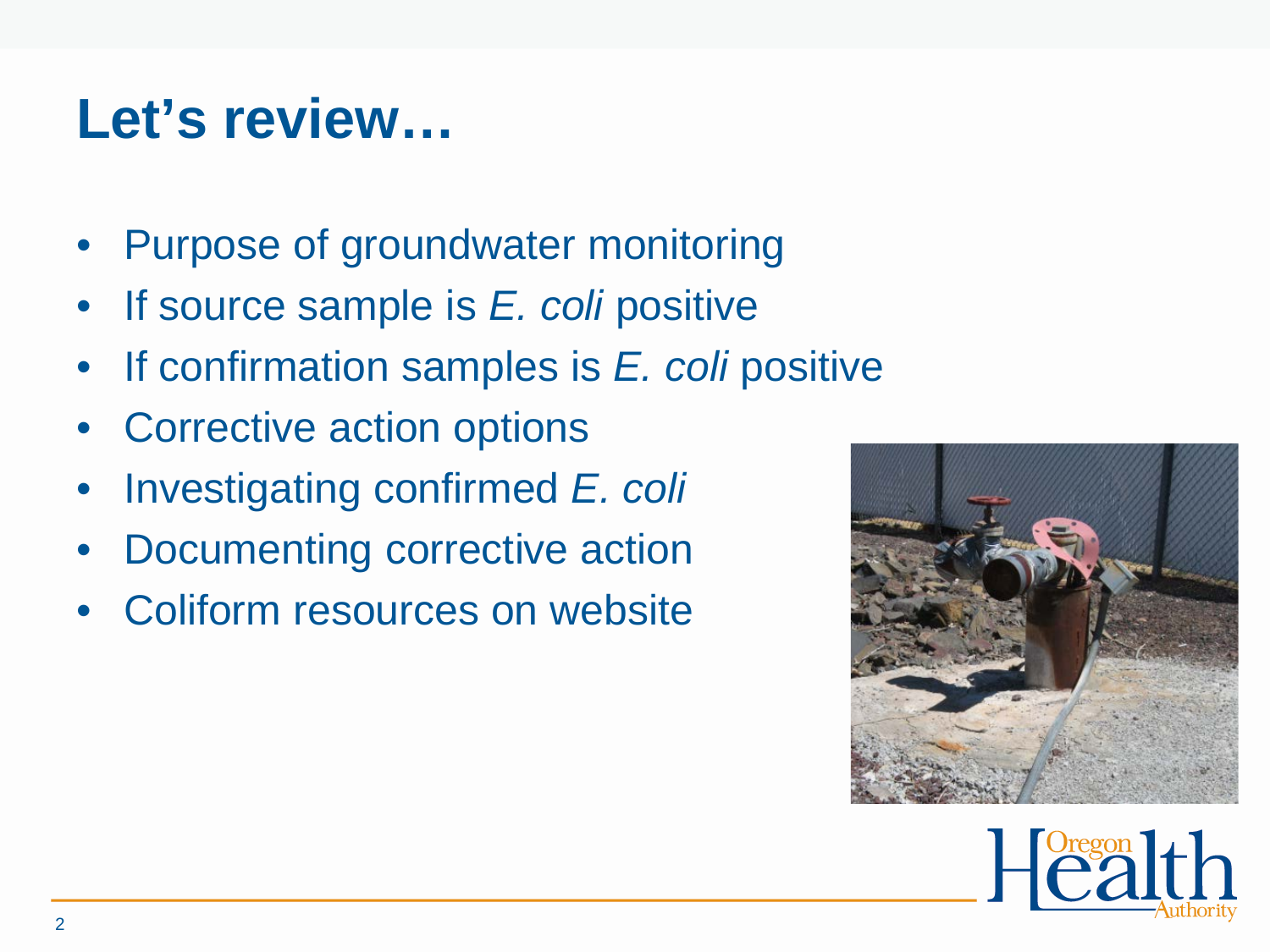# **Purpose of groundwater monitoring**

- To evaluate source water for microbiological contaminants – Looking at wells and spring sources
- Health effects associated with *E. coli* (fecal contamination)
	- Acute gastrointestinal illness
	- Risk to infants, children, elderly, immunocompromised
- When are groundwater source samples collected?
	- Routine sample is coliform positive
		- Triggers sampling at every source in use at the time of routine coliform positive
	- Source Assessment sampling (yearly or monthly)

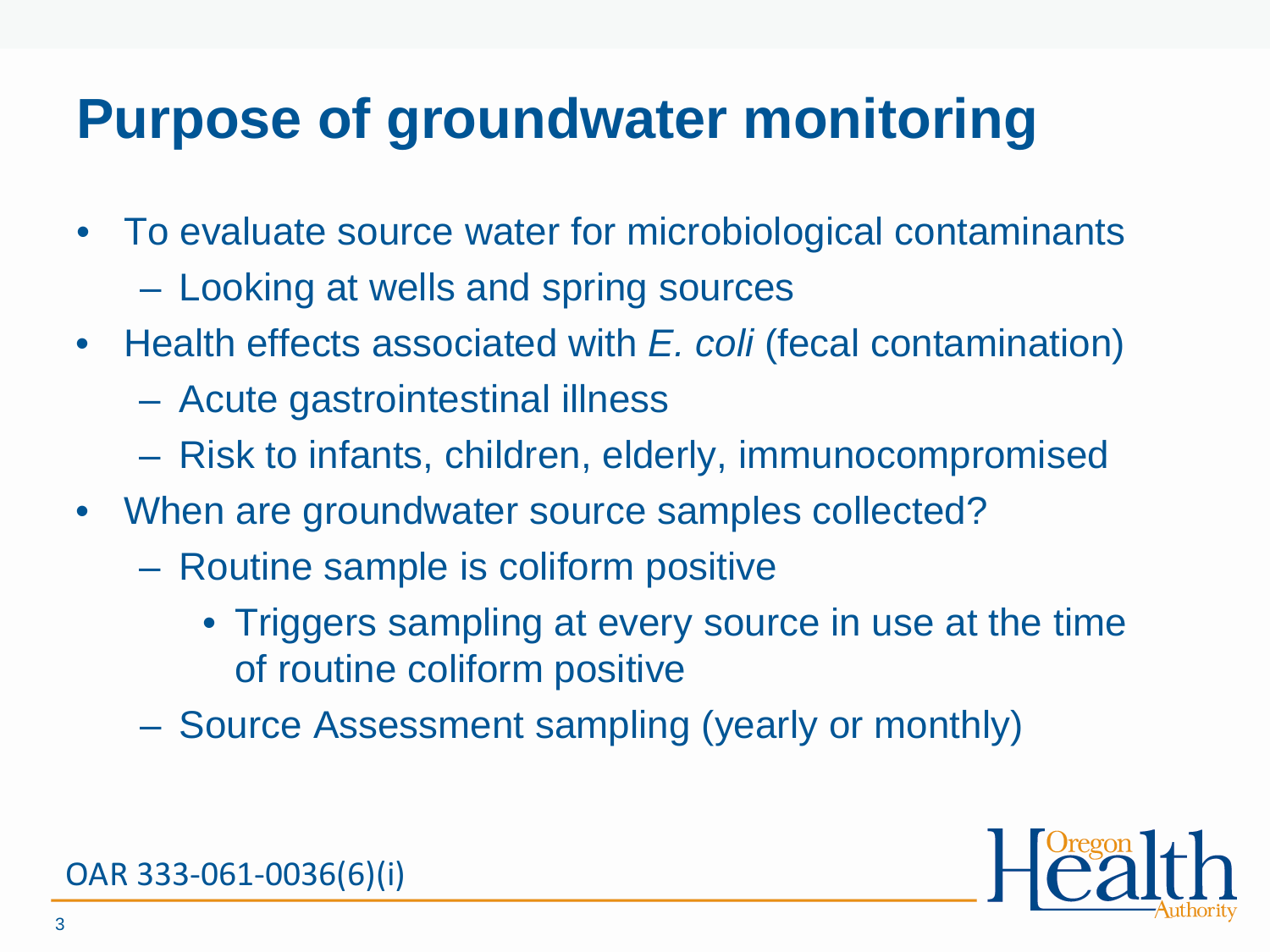# **If a source sample is** *E. coli* **positive**

- An alert is emailed to regulatory staff and hydrogeologist
- Regulator notifies PWS of *E. coli* positive source sample
- PWS must collect 5 source samples within 24 hours of *E. coli* positive
	- Use same tap as initial *E. coli* positive
	- Samples are collected consecutively
	- All samples labeled confirmation
- **Exception: Single service connection sampling (hand pumps)**
- DMCE will mail PWS letter about initial *E. coli* positive source sample and to collect confirmation source samples

**Collect confirmation samples before corrective action measures are taken!**

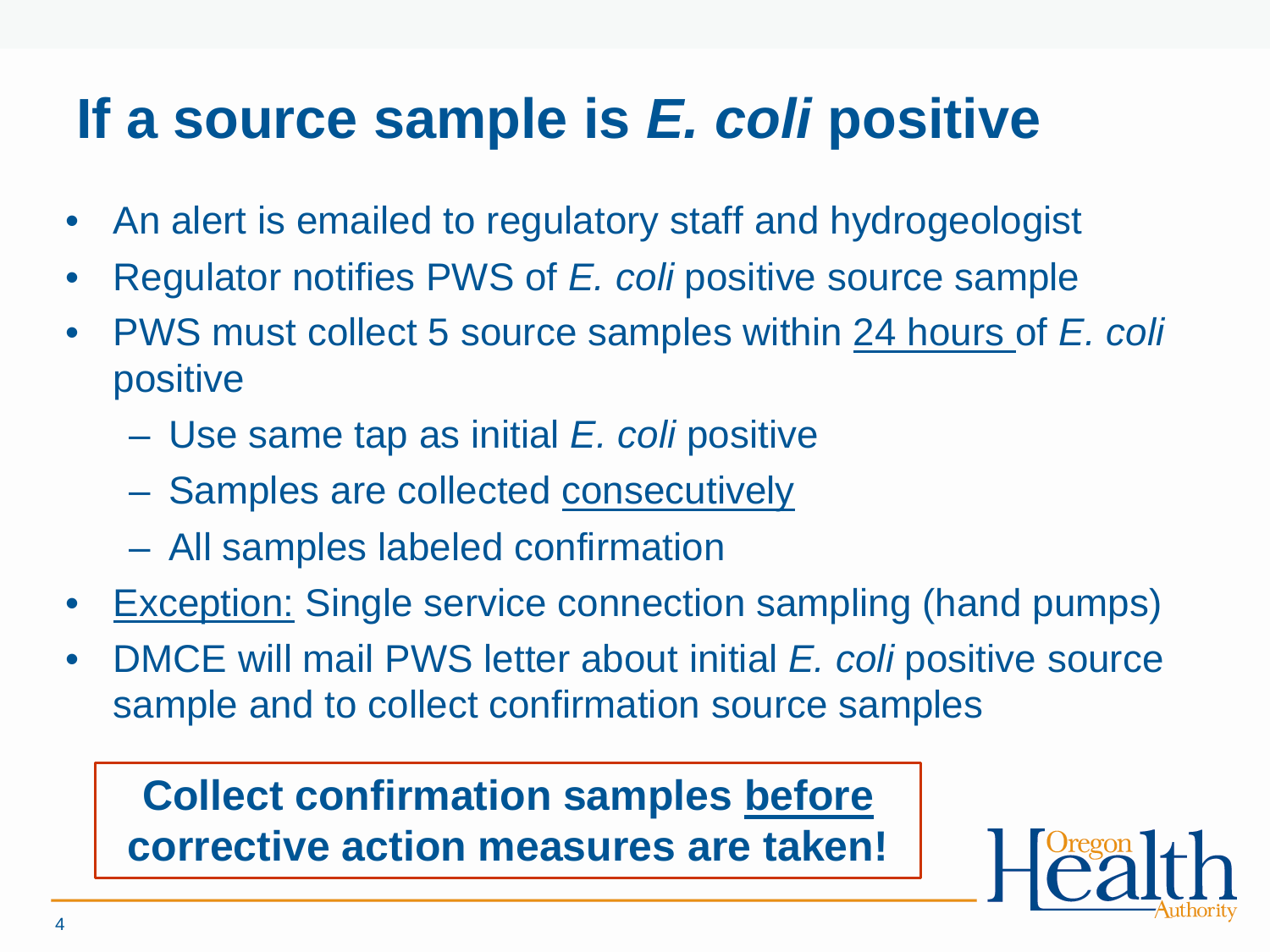# **If confirmation sample is** *E. coli* **positive**

- An alert is emailed to regulatory staff and hydrogeologist
- Regulator notifies PWS of confirmed *E. coli* source sample and boil water requirement
- DMCE will mail PWS letter with corrective action requirements
	- PWS has **30 days** to discuss corrective action options with regulator
	- Problem must be corrected in **120 days (18 weeks)** or PWS has an approved Corrective Action Plan (CAP)
- Regulator documents CAP and due date in a contact report or Boil Water Advisory webpage and emails it to DMCE
	- Send to compliance.dw@state.or.us

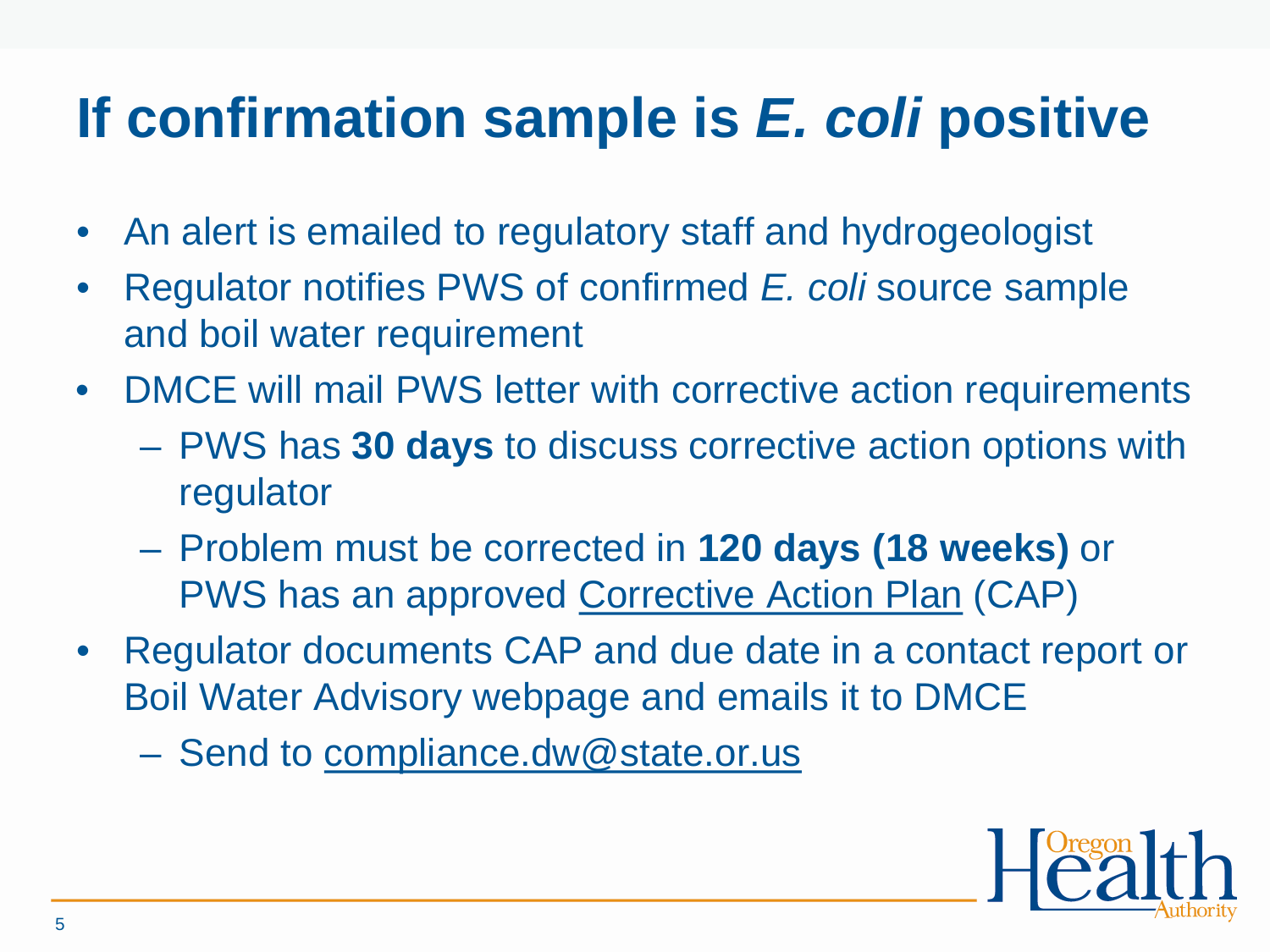## *E. Coli* **Confirmation Letter**

Re: Confirmation of E. coli in source water at SPRING (SRC-AA) on 9/6/2017 and 9/8/2017

Dear DAVID LOCKE:

Recent source water samples confirm the presence of E. coli, an indicator of fecal contamination in the source water. Fecal contamination includes harmful bacteria and viruses that have the potential to cause serious gastrointestinal illness. Water containing E. coli is considered unsafe to drink.

Unless you are able to immediately verify that disinfection requirements have been met, you must issue a boil water public notice within 24 hours. A copy of the public notice must be received by the State Drinking Water Services by 09/22/2017. This notice will be in place until the microbiological contamination issue has been resolved or interim disinfection meeting 4-log inactivation of viruses has been verified

You now have the following four options for corrective action, upon approval of your Regulating Agency - LANE COUNTY:

1. Inspect the groundwater source (wellhead or spring collector) and surrounding area for pathways of fecal contamination and correct any significant deficiencies;

2. Disconnect the groundwater source from the water system and provide an approved alternate source of water;

3. Identify and eliminate the cause of fecal contamination by documenting the contaminant type, its proximity to the groundwater source and the process of removal; or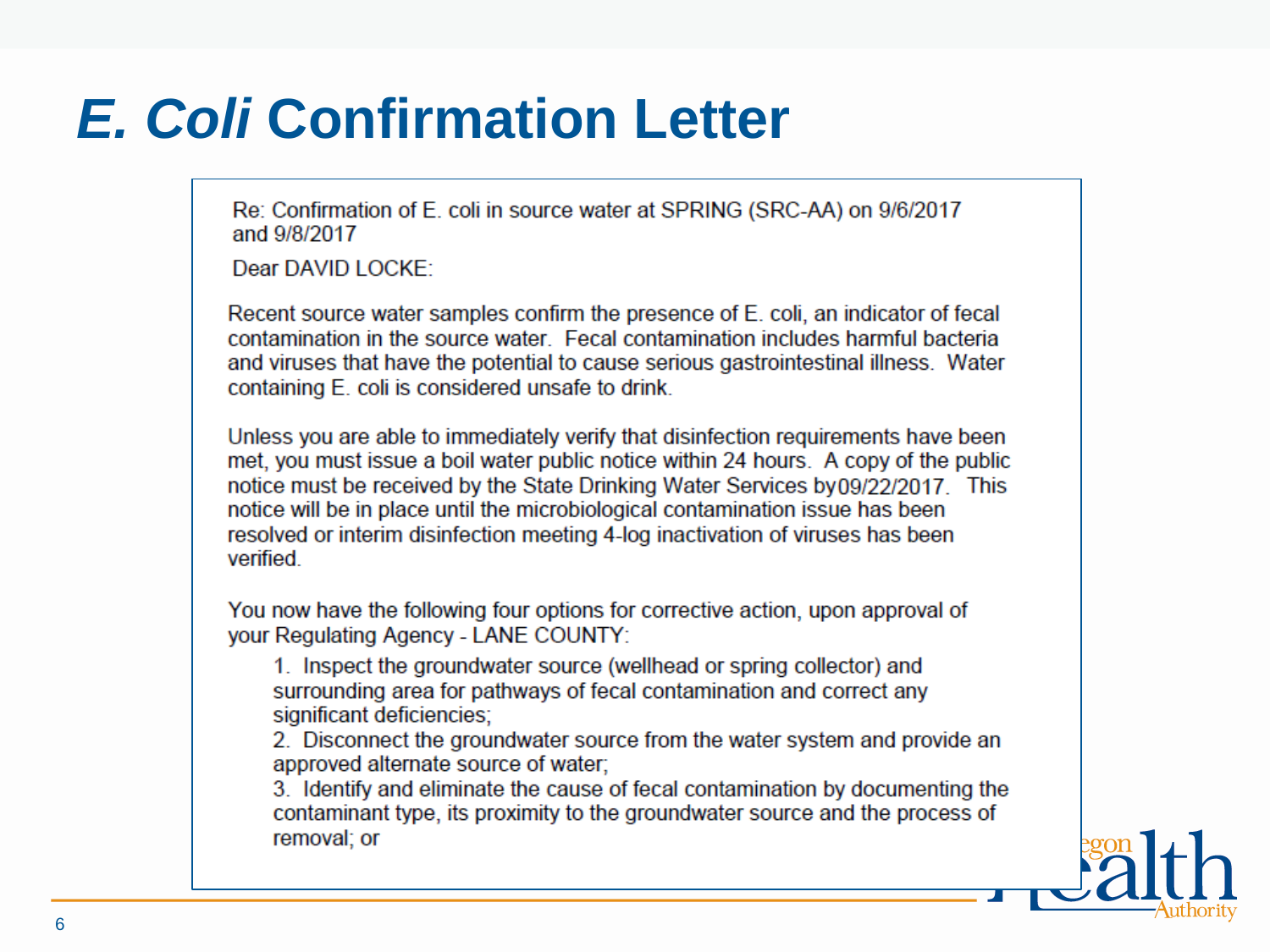#### **Compliance schedules in Data Online**

- Tracking compliance schedule, due dates and closed dates
- Go to compliance and enforcement link on PWS's inventory page
- DMCE will send regulator email when due date is approaching

| <b>Compliance and Enforcement Schedules</b> |                                                 |                       |              |                    |
|---------------------------------------------|-------------------------------------------------|-----------------------|--------------|--------------------|
| <b>Schedule Type</b><br>Coliform<br>▼       | <b>Schedule Status</b><br>$\Box$ Open<br>Closed | <b>Show Schedules</b> |              |                    |
| <b>Type of Action</b>                       |                                                 | Date Issued           | Due Date     | <b>Closed Date</b> |
| <b>Confirmed Source E. coli</b>             |                                                 |                       |              | Open               |
| <b>ISSUE PUBLIC NOTICE</b>                  |                                                 |                       | May 16, 2016 | May 06, 2016       |
| CORRECT ALL DEFICIENCIES/SUBMIT PLAN-CO.    |                                                 |                       | Jun 30, 2018 |                    |
|                                             |                                                 | May 02, 2016          |              | May 06, 2016       |
| <b>Coliform Investigation</b>               |                                                 |                       |              |                    |

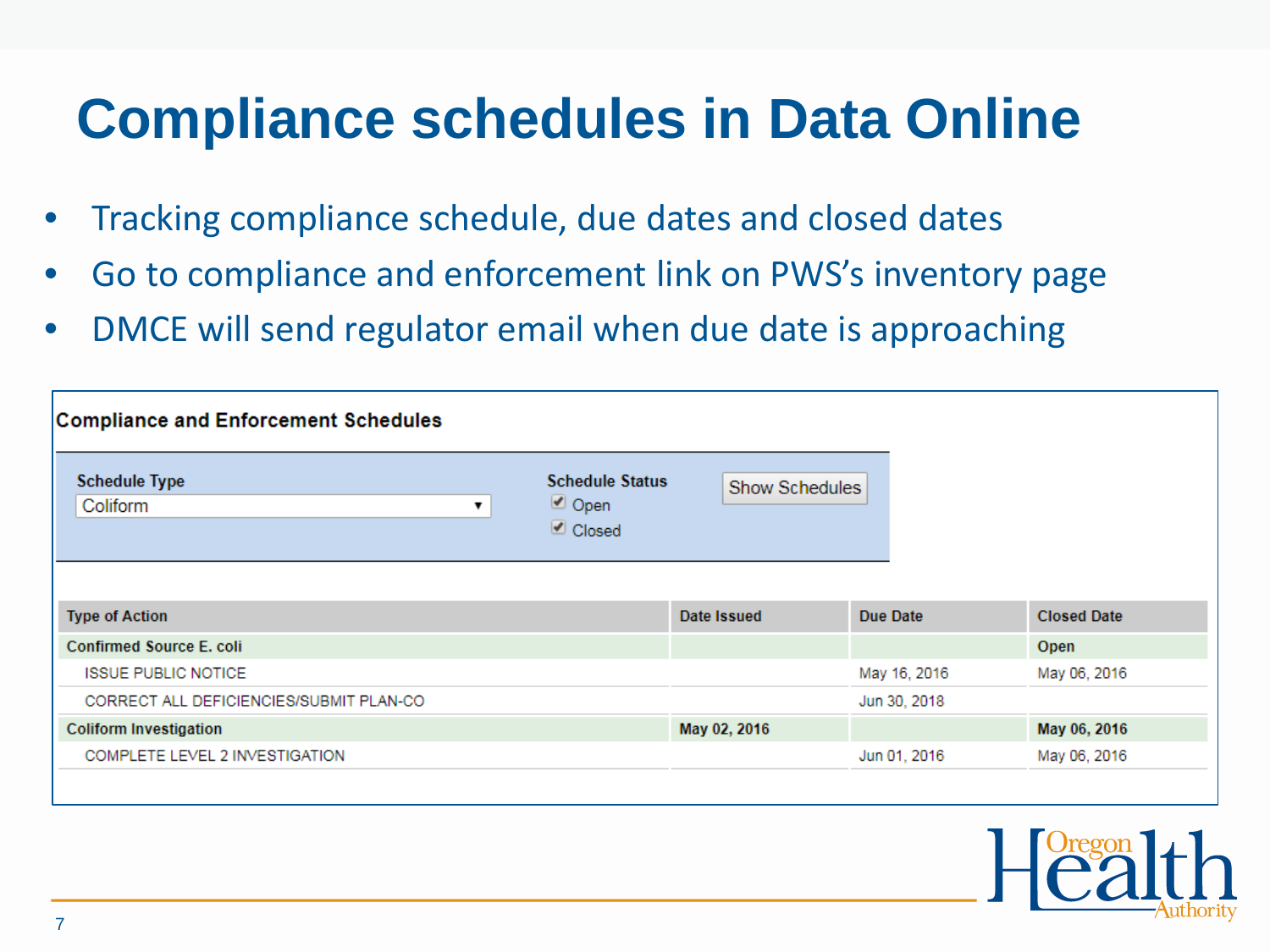## **Public notice requirements (Tier 1)**

- Boil water notice to customers within 24 hours
- Applies to groundwater systems without 4-log viral treatment
- Public notice template is available on DWS website



#### **DRINKING WATER WARNING** [Water system name] water is contaminated with E. coli bacteria **BOIL YOUR WATER BEFORE USING**

#### **What happened?**

E. coli bacteria were found in our water system on [date]. These bacteria can make you sick, and are a particular concern for people with weakened immune systems. As our customers, you have a right to know what happened and what we are doing to correct this situation. [Provide specific information about the situation herel.

#### What should I do?

**DO NOT DRINK THE WATER WITHOUT BOILING IT FIRST.** Bring all water to a boil, let it boil for one minute and let it cool before using, or use bottled water. Boiled or bottled water should be used for drinking, making ice, brushing teeth, washing dishes, and food preparation until further notice. Boiling kills bacteria and other organisms in the water.

People with severely compromised immune system, infants, or the elderly may be at increased risk and should seek advice about drinking water from their health care providers. General guidelines on ways to lessen the risk of infection by microbes are available from EPA's Safe Drinking Water Hotline at (800) 426-4791, or contact Oregon Health Authority, Drinking Water Services at (971) 673-0405. If you have specific health concerns, consult your doctor.

[http://www.oregon.gov/oha/PH/HEALTHYENVIRONMENTS/DRINKING](http://www.oregon.gov/oha/PH/HEALTHYENVIRONMENTS/DRINKINGWATER/OPERATIONS/Documents/publicnotices/pnfecal.pdf) WATER/OPERATIONS/Documents/publicnotices/pnfecal.pdf

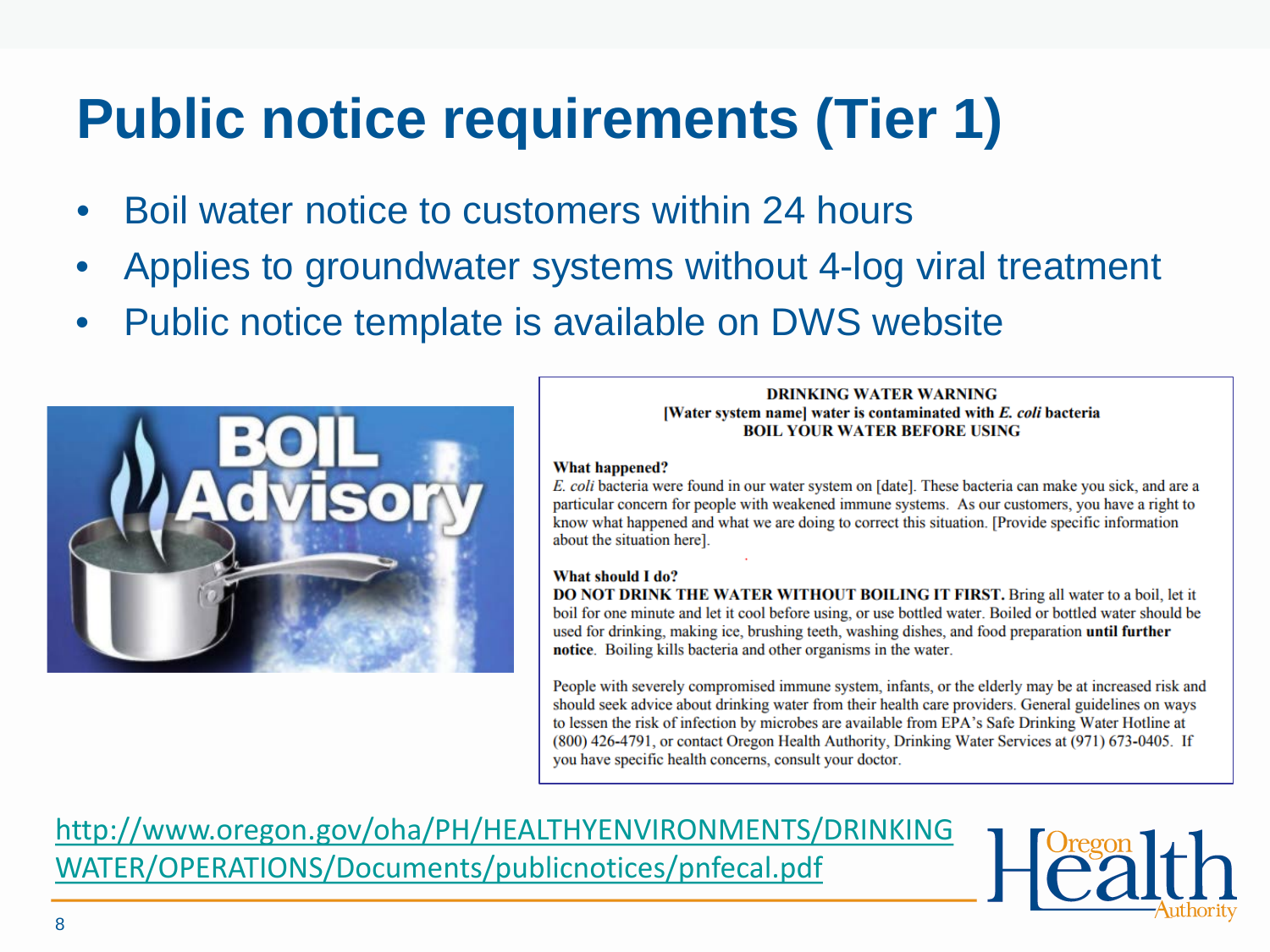# **Interim 4-log disinfection for viruses**

If PWS has ability to continuously chlorinate, 4-log disinfection may be an option:

- PWS can fill out the Disinfection Verification Form with assistance from regulatory staff
- Data needed to calculate chlorine contact time (CT) includes:
	- 1. Peak demand flow
	- 2. Storage and pipe volumes (baffling factor considered)
	- 3. Location of first customer served
- Regulator will set a minimum chlorine residual if CT can be met at or before first user

**Boil water notice in effect until 4-log disinfection of source water can be verified!**

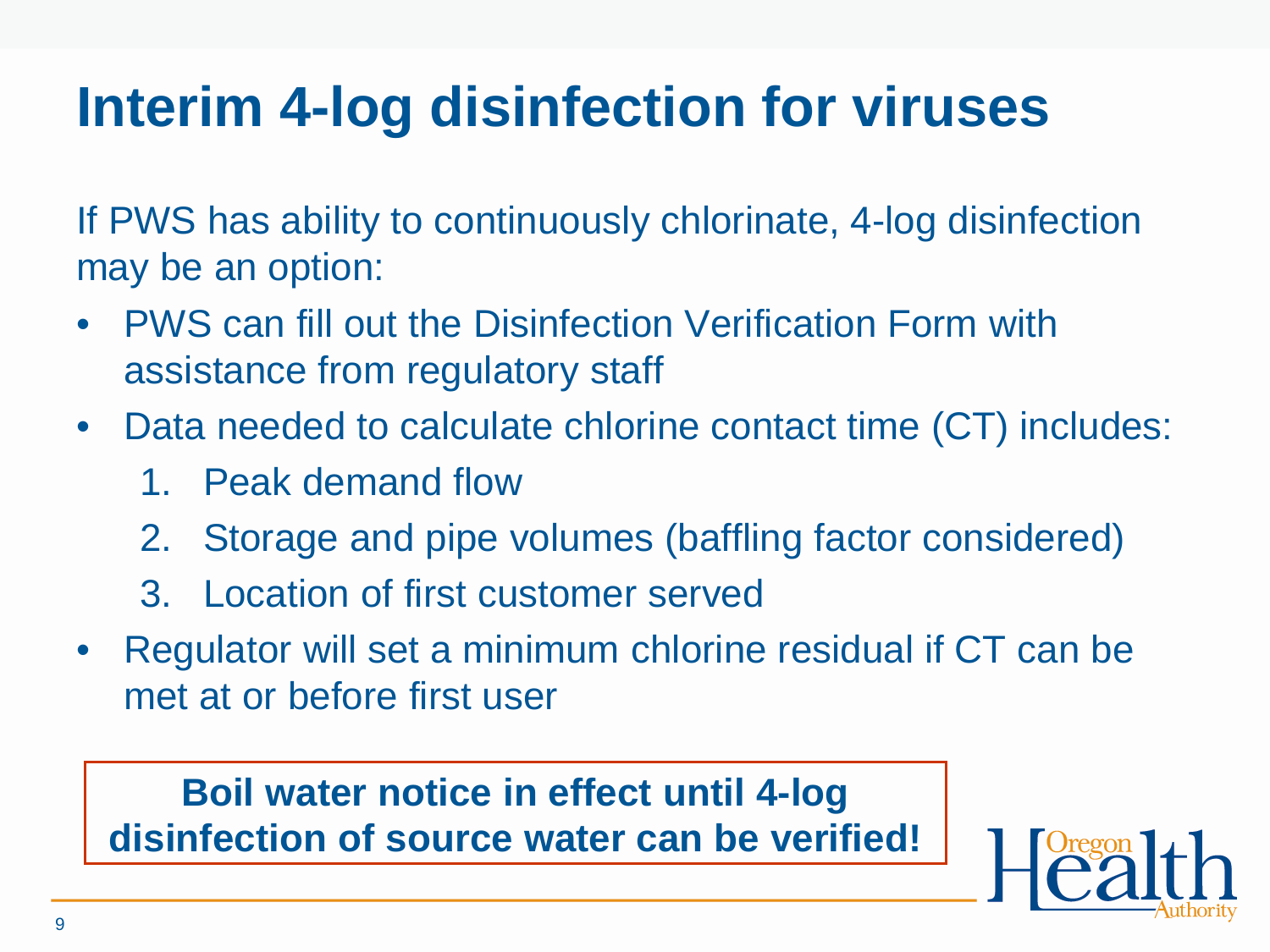## **Disinfection Verification Form on website**

|                                                                                                                                                                                                                                                                                                                                                                                                                                                                                                                                                                                                                                                                                                                                                                                                                                                                                                                                                 | <b>Oregon Health Authority - Drinking Water Program</b><br><b>Disinfection Verification Form - Groundwater Systems</b> |                                     |                                                                                                                                                                                                                                                                                 |
|-------------------------------------------------------------------------------------------------------------------------------------------------------------------------------------------------------------------------------------------------------------------------------------------------------------------------------------------------------------------------------------------------------------------------------------------------------------------------------------------------------------------------------------------------------------------------------------------------------------------------------------------------------------------------------------------------------------------------------------------------------------------------------------------------------------------------------------------------------------------------------------------------------------------------------------------------|------------------------------------------------------------------------------------------------------------------------|-------------------------------------|---------------------------------------------------------------------------------------------------------------------------------------------------------------------------------------------------------------------------------------------------------------------------------|
|                                                                                                                                                                                                                                                                                                                                                                                                                                                                                                                                                                                                                                                                                                                                                                                                                                                                                                                                                 | <b>PWSID Number:</b>                                                                                                   |                                     | County:                                                                                                                                                                                                                                                                         |
|                                                                                                                                                                                                                                                                                                                                                                                                                                                                                                                                                                                                                                                                                                                                                                                                                                                                                                                                                 |                                                                                                                        | <b>System Name:</b> System Name:    |                                                                                                                                                                                                                                                                                 |
| Step 1: Determine the actual CT at your water system                                                                                                                                                                                                                                                                                                                                                                                                                                                                                                                                                                                                                                                                                                                                                                                                                                                                                            |                                                                                                                        |                                     |                                                                                                                                                                                                                                                                                 |
| Note that the actual CT for your system is derived by calculating the individual CT values for<br>all segments of your system where water is in contact with chlorine before the 1 <sup>st</sup> user. While<br>the steps below are available for systems to calculate the actual CT, an automated, interactive<br>electronic tool to calculate CT achieved at your water system is provided on U.S. EPA's<br>Groundwater Rule Compliance Help Webpage at:<br>http://water.epa.gov/lawsregs/rulesregs/sdwa/gwr/compliancehelp.cfm.<br>A. If your system disinfects with chlorine and intends to claim contact time for viral<br>inactivation based on clearwell (reservoir) storage only, use the formulas below to<br>determine the actual CT (Cylindrical Storage Reservoirs) Note for rectangular shaped<br>reservoirs, enter the lowest total volume in Line 2, and follow steps 3 and 4 to determine<br>lowest operating volume in Line 4: |                                                                                                                        |                                     | erform Compliance Monitoring, please<br>to your Regulating Agency (Drinking<br>ment of Agriculture contact). Please<br>r system uses. Additional copies of this<br>v/HealthyEnvironments/Drinking<br>f, under the Rules & Regulations-<br>Please retain a copy of the completed |
| Diameter $= D$                                                                                                                                                                                                                                                                                                                                                                                                                                                                                                                                                                                                                                                                                                                                                                                                                                                                                                                                  |                                                                                                                        |                                     |                                                                                                                                                                                                                                                                                 |
| Total Height of<br>$Reservoir = HTotal$                                                                                                                                                                                                                                                                                                                                                                                                                                                                                                                                                                                                                                                                                                                                                                                                                                                                                                         |                                                                                                                        | Lowest Operating Height = $H_{Low}$ |                                                                                                                                                                                                                                                                                 |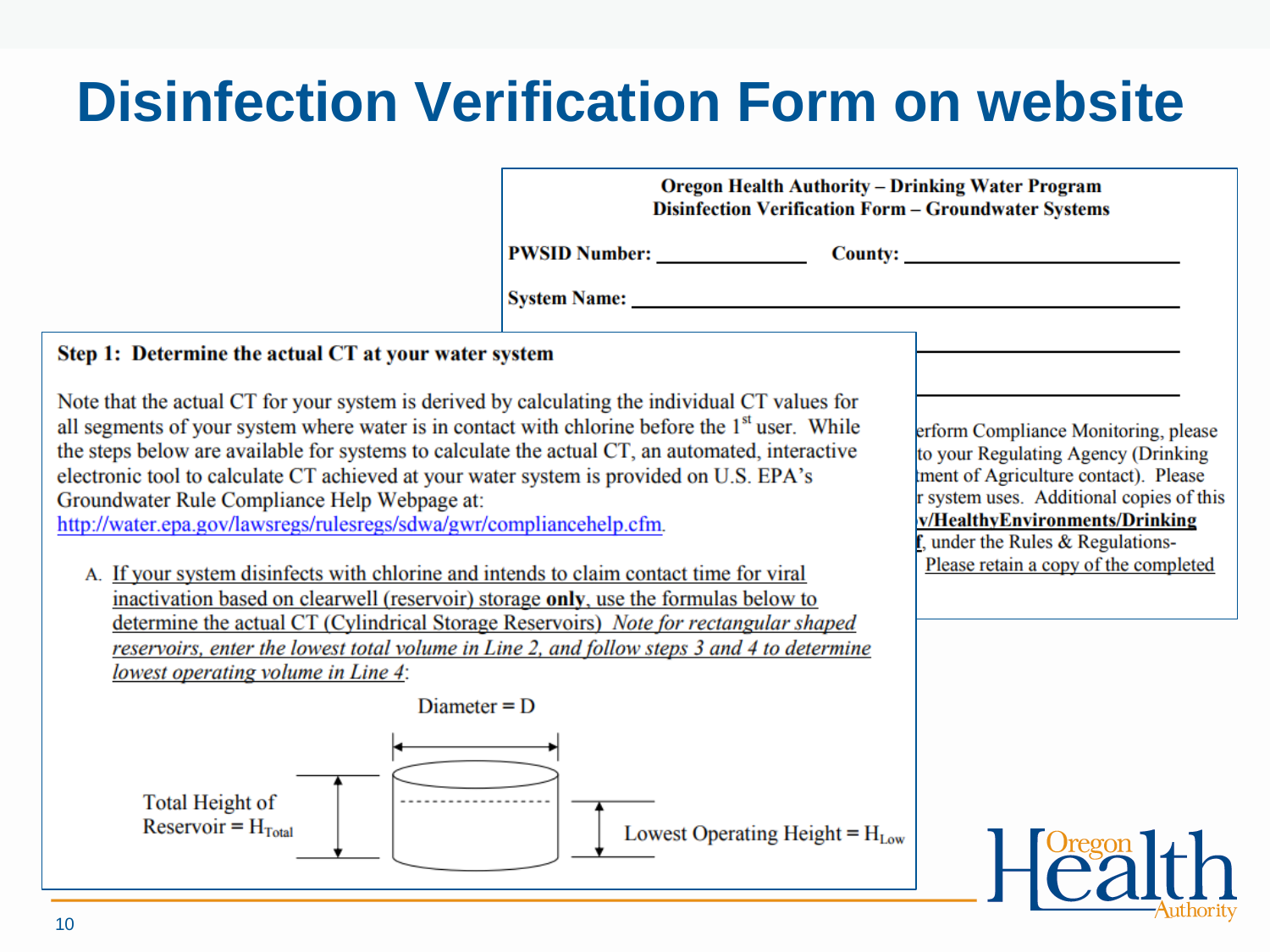# **Documenting approved 4-log disinfection**

- Regulator sends DMCE treatment change request on Entry Structure Diagram Form
	- D-361(Permanent) or Z-361(Interim)
	- Include approved minimum chlorine residual
	- No additional source water monitoring is required
- Regulator sends PWS a letter outlining 4-log monitoring **requirements** 
	- PWS must verify minimum chlorine residual is met daily at or before first customer
	- Data is submitted to DMCE on monthly reporting form

|                 |                               | <b>Treatment</b>               |                            |
|-----------------|-------------------------------|--------------------------------|----------------------------|
| <b>State ID</b> | <b>Facility Name</b>          | <b>Treatment Process</b>       | <b>Treatment Objective</b> |
| WTP-A           | TP FOR SPRINGS $(1, 2, 8, 3)$ | RESID, MAINT, GAS CHLORINATION | <b>OTHER</b>               |
| WTP-A           | TP FOR SPRINGS (1, 2 & 3)     | GWR 4-LOG VIRUS COMPLIANCE MON | <b>DISINFECTION</b>        |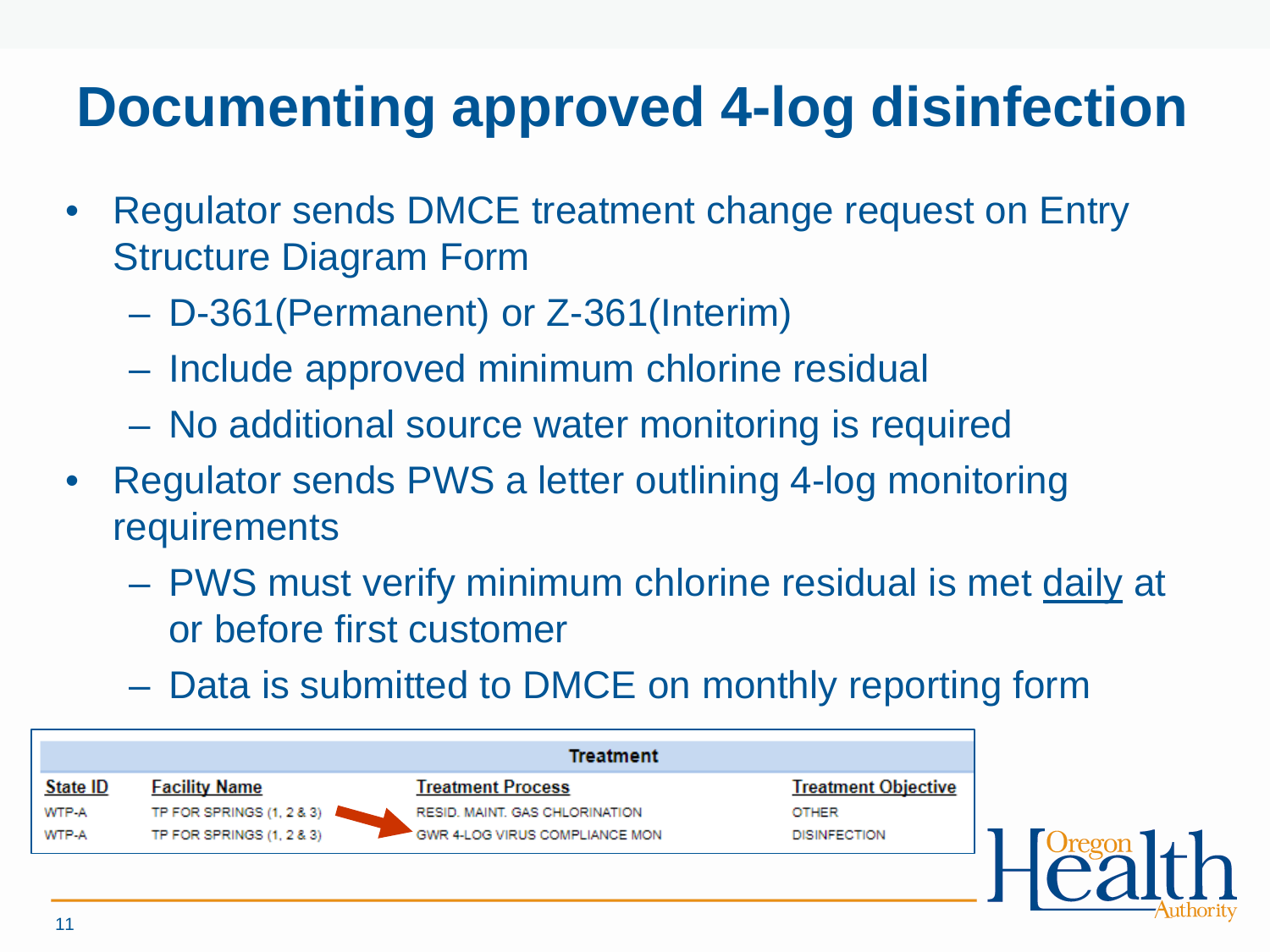#### **Corrective action options**

PWS implements one or more of the following options:

- Correct all significant deficiencies
- Disconnect groundwater source and provide alternate water source
	- If disconnected well is within 100 feet from PWS well, it must be abandoned to WRD requirements.
- Eliminate the source of contamination
- Provide treatment that reliably achieves 4-log removal and/or inactivation of viruses at or before first customer
- Source must meet current DWS construction standards if option of permanent 4-log disinfection is considered



OAR 333-0610032(4)(e)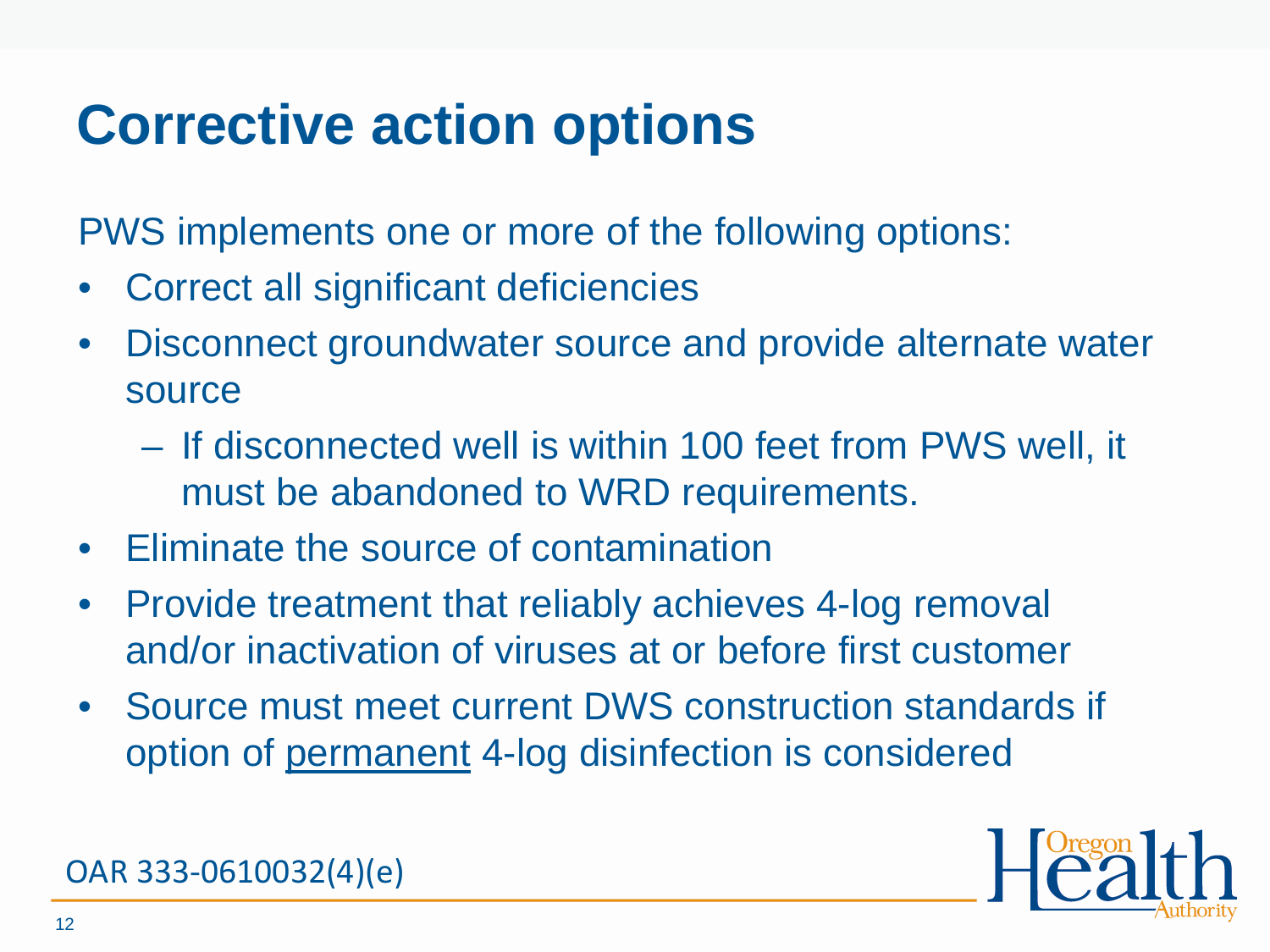## **Investigating the confirmed** *E. coli*

- Visually inspect water source and surrounding area
	- Look for direct pathways for contaminant entry
	- Identify nearby surface water sources
- Determine if contaminant source is obvious or temporary
- Remove temporary contaminant source and direct pathway
- Proceed with corrective action (repairs, shock chlorination)
- Conduct follow-up sampling to verify problem is corrected
- Other factors to consider:
	- PWS has completed 12 months of source monitoring
	- Additional monthly source monitoring may be needed
- Document investigation findings and corrective action

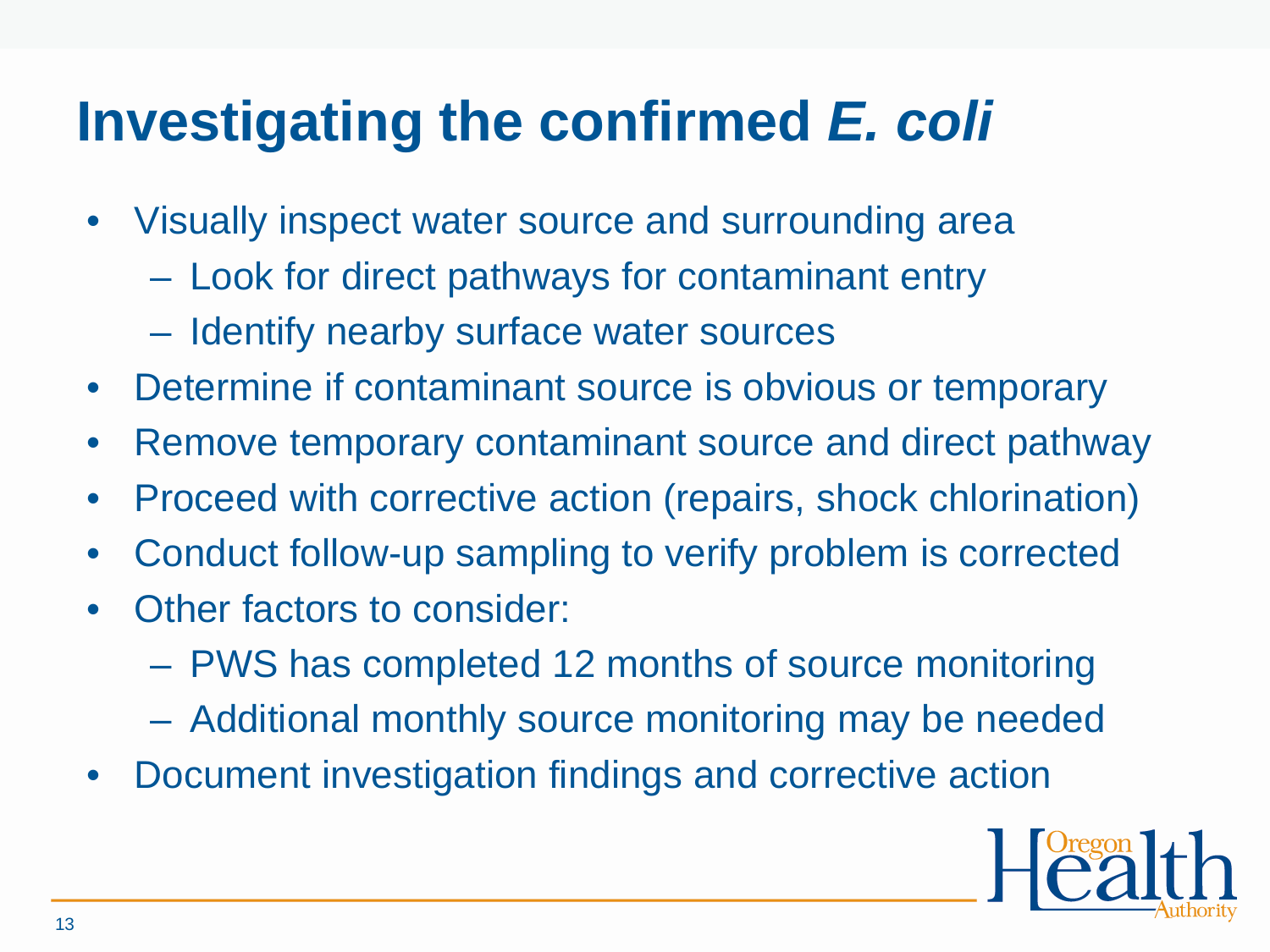# **Investigating the confirmed** *E. coli*

When is a groundwater source evaluation required?

- No temporary or obvious contaminant source is found
- Request source evaluation by hydrogeologist (cc: tech staff)
- Hydrogeologist will evaluate source construction and groundwater characteristics
- GWUDI evaluation may be needed
- Groundwater Source Evaluation form is available on partner's page



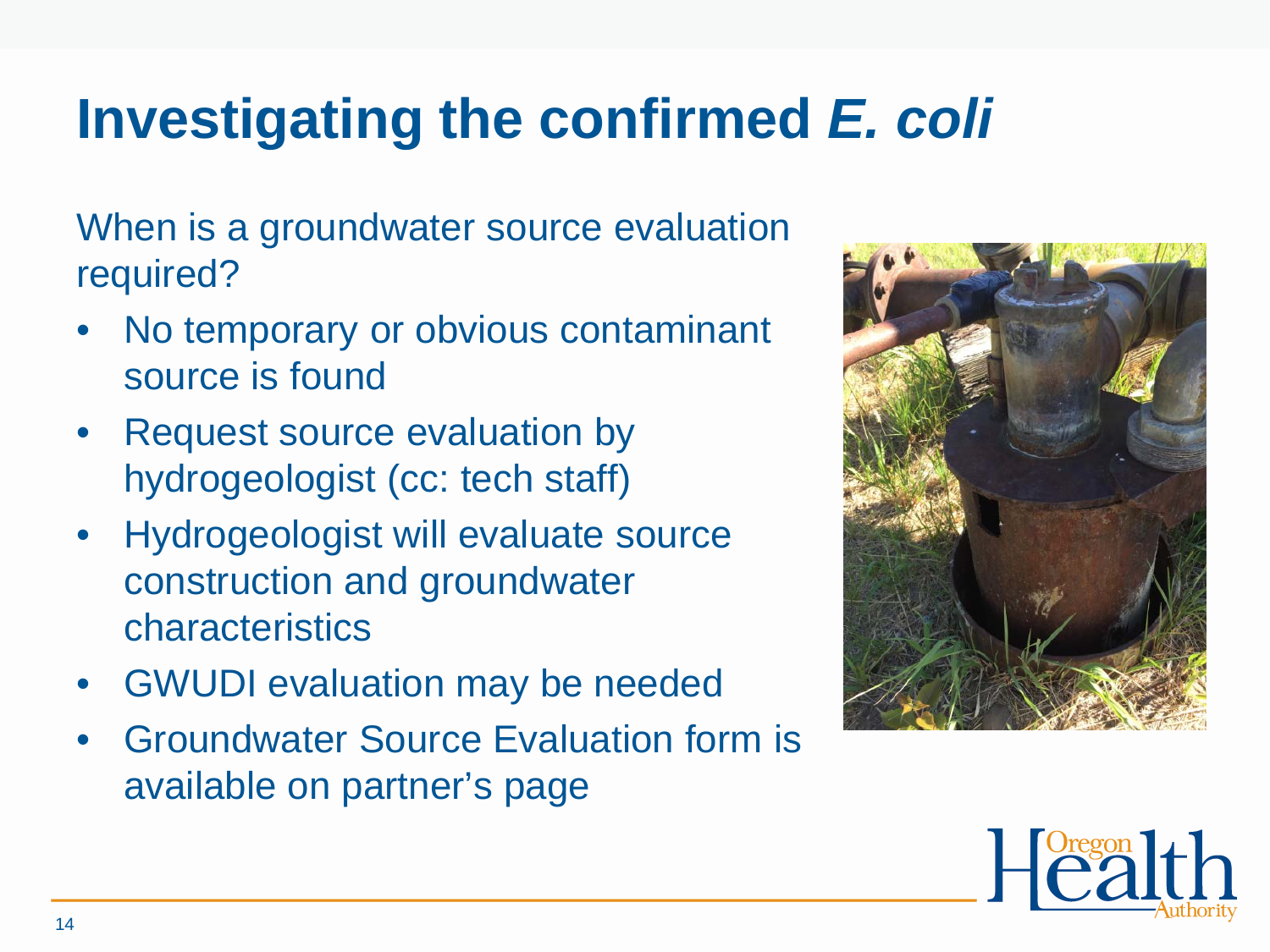## **Groundwater Source Evaluation**

- Provide background information and request type on form
- Include supporting documentation
- Regulator will discuss hydrogeologist's findings with PWS

|                                                                                      | GROUNDWATER SOURCE EVALUATION REQUEST<br><b>OHA</b> - Drinking Water Services |  |
|--------------------------------------------------------------------------------------|-------------------------------------------------------------------------------|--|
| <b>Background Information:</b>                                                       |                                                                               |  |
| Requested by: M. Byrd                                                                | Date of Request: 10/9/17                                                      |  |
| County: Deschutes<br>System Name: Lily Cat Farms                                     | PWS ID #: 41 01234                                                            |  |
| Source Name: Paws Well                                                               | Entry Point/Source ID: EP-A/SRC-AA                                            |  |
| <b>Water Source Location:</b><br>Lat: Long:<br>Property Address: 4321 Feral Cat Road | Handheld GPS<br>Google)                                                       |  |
| <b>Required Water Source Construction Information:</b>                               |                                                                               |  |
| Construction plans attached<br>Surface water observed within 500 ft?   Yes   v No    | Site map attached                                                             |  |
| Date Water Source Constructed: 10/10/61<br>Well Tag: L01234                          | County Well ID:<br>Start Card:                                                |  |
| <b>Type of Request</b>                                                               |                                                                               |  |
| Confirmed E. Coli Review                                                             |                                                                               |  |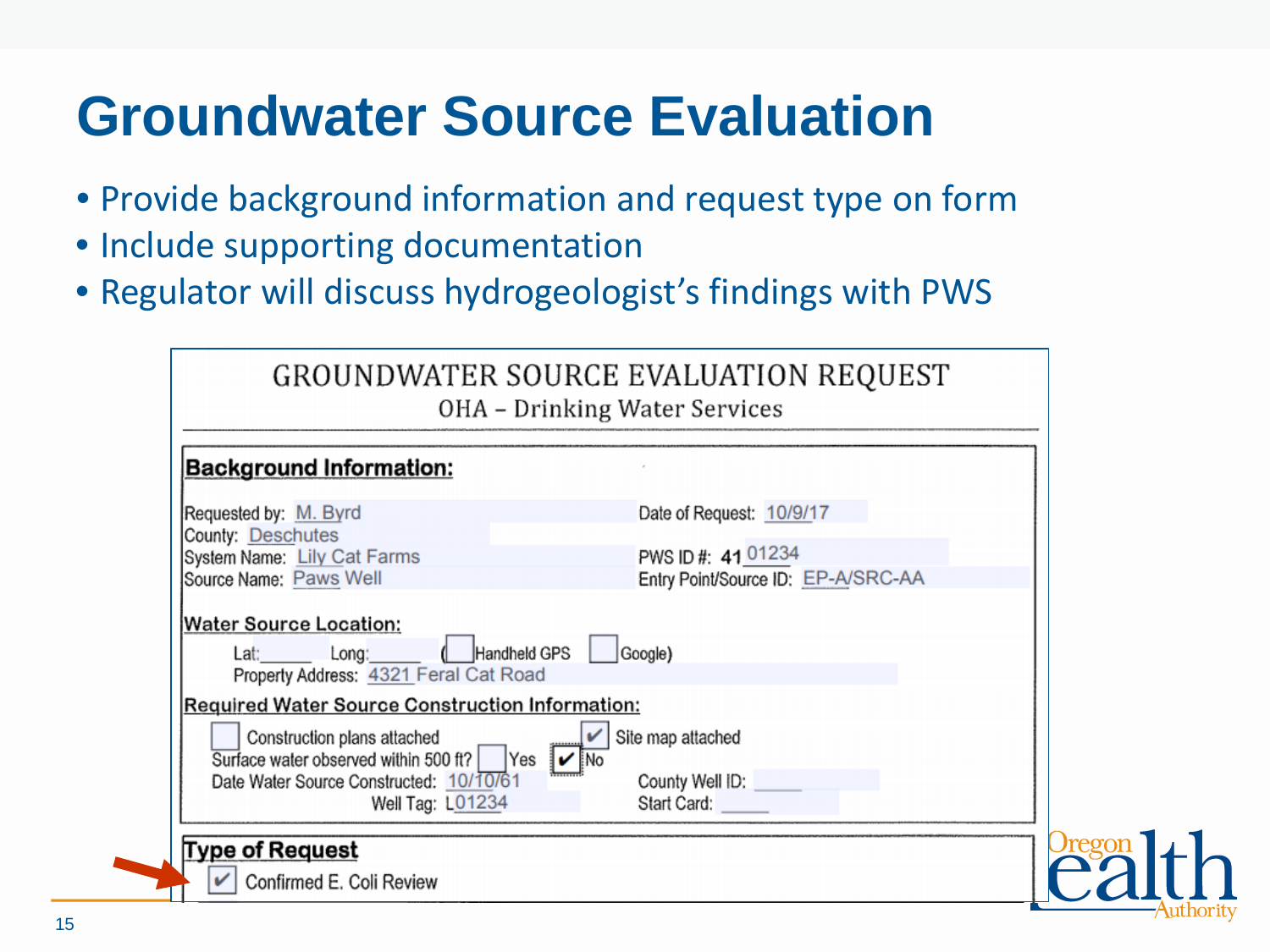#### **Documenting corrective action**

- Ask PWS to send information in writing of how each corrective active items was addressed and when
- Regulator fills out contact report to document corrective action items that are completed or in progress
- Use PDF or fillable MS Word files available on website
- Fill in compliance schedule update section
- Be sure action completed or revised due dates are included
- Review changes in Data Online

Compliance Schedule Update, if applicable: Compliance schedule type: Significant Deficiency Activity: Significant deficiency related to confirmed E. coli in well. Date Action Completed: or Revised Date Due: 10/30/17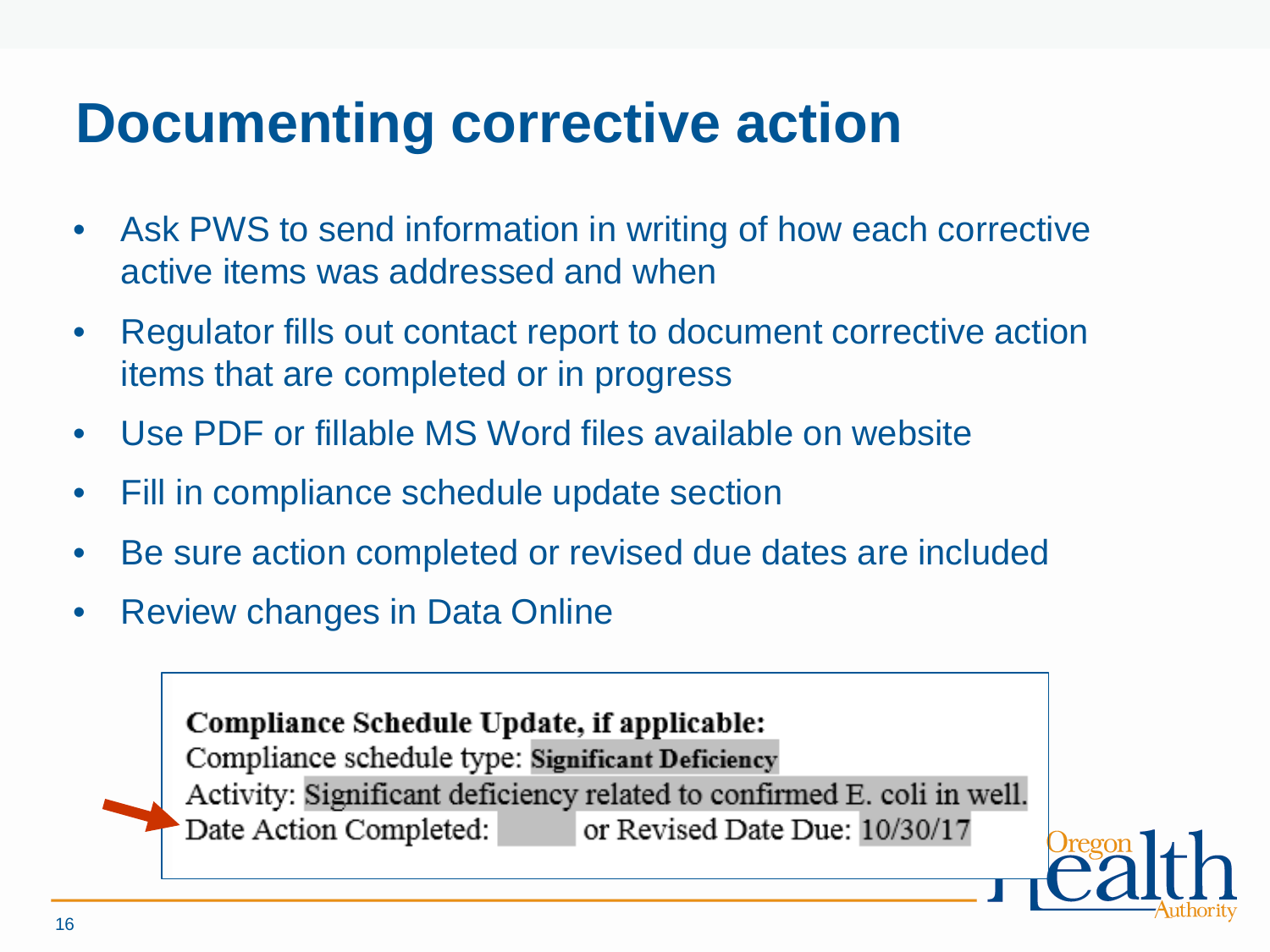#### **Data Online Tools**

• Search compliance/enforcement schedules by county

| <b>Compliance and Enforcement Schedules</b>                                                                                                                                                                                                                           |                                                   | Introduction :: Data Search Options :: WS Name Look Up :: WS ID Look Up :: DWS Home                                                                                                                                                            |                                          |
|-----------------------------------------------------------------------------------------------------------------------------------------------------------------------------------------------------------------------------------------------------------------------|---------------------------------------------------|------------------------------------------------------------------------------------------------------------------------------------------------------------------------------------------------------------------------------------------------|------------------------------------------|
| <b>Regulating Agency</b><br>All Agencies<br>7                                                                                                                                                                                                                         | County<br>All Counties                            | <b>System Type</b><br>All System Types                                                                                                                                                                                                         | <b>Schedule Status</b><br>Open<br>Closed |
| <b>Schedule Type</b><br><b>Compliance Schedules</b><br>$\bigcirc$ Lead Action Level Exceedance<br>Copper Action Level Exceedance<br>© Confirmed Source E_coli<br>$\bigcirc$ Coliform Investigation<br>O Other Compliance Schedule<br>O Bilateral Compliance Agreement | O Microscopic Particulate Analysis (MPA) Required | ◯ Formal Enforcement<br>$\bigcirc$ Notice of Non-Compliance<br>$\bigcirc$ Administrative Order<br>$\circlearrowright$ Extension to Administrative Order<br>O Administrative Order Settlement<br>Civil Penalty Order<br>$\bigcirc$ Court Filing | O Civil Penalty Settlement Agreement     |
|                                                                                                                                                                                                                                                                       |                                                   |                                                                                                                                                                                                                                                | <b>Show Schedules</b>                    |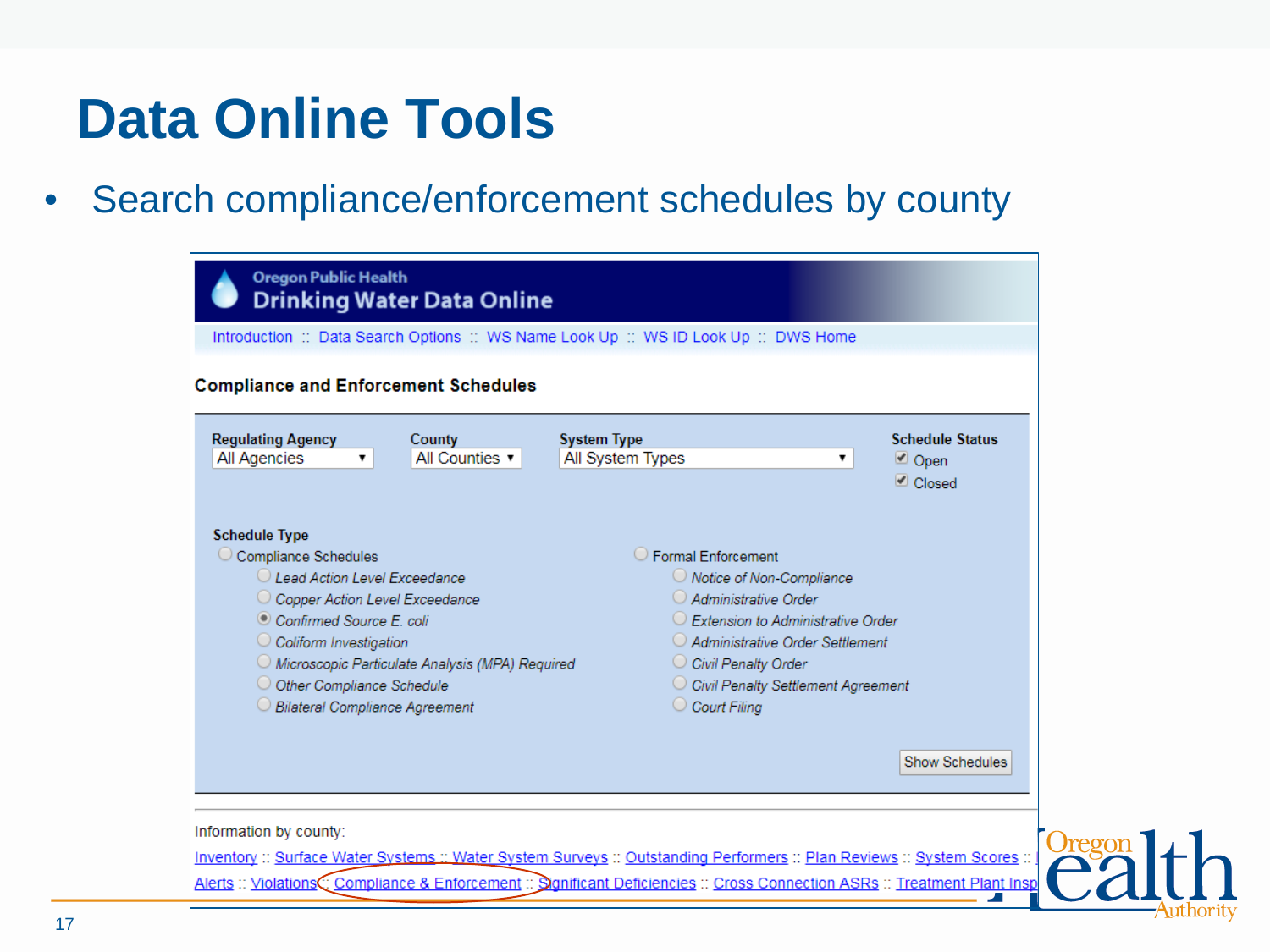#### **Data Online Tools**

#### • Confirmed *E. coli* compliance/enforcement summary

#### **Compliance and Enforcement Schedules Sorted by Regulating Agency** Regulating Agency: All Regulating Agencies Click on a column header to sort by that field, or sort by activity due date County: All Counties (systems with the earliest open due date or no scheduled activities will be at Schedule Type: Confirmed Source E. coli Schedule Status: Open Schedules 10 schedules found for 10 systems. Hide scheduled activities System System Regulating County **PWS PWS Name Served** Agency **Type Score Schedule Type Date Issued Closed Date BENTON COUNTY Benton** 00231 VINEYARD MOUNTAIN WATER  $\mathbf C$  $\mathbf{0}$ CONFIRMED SOURCE E. COLI Nov 28, 2016 Open **Scheduled Activity** Due Date **Date Completed** CORRECT ALL DEFICIENCIES/SUBMIT PLAN-CO Mar 29, 2017 Mar 16, 2017 **COMPLETE CONSTRUCTION** Mar 01, 2019 **CLACKAMAS COUNTY Clackamas 00163 CANBY REGENCY** C.  $\mathbf{1}$ CONFIRMED SOURCE E. COLL Oct 05, 2017 Open **Scheduled Activity** Due Date Date Completed **ISSUE PUBLIC NOTICE** Oct 18, 2017 CORRECT ALL DEFICIENCIES/SUBMIT PLAN-CO Feb 07, 2018 **CROOK COUNTY Crook** 05998 WESTRIDGE SUBDIVISION  $\mathbf{C}$ 6 CONFIRMED SOURCE E. COLI Open **Scheduled Activity** Due Date Date Completed **ISSUE PUBLIC NOTICE** May 16, 2016 May 06, 2016 CORRECT ALL DEFICIENCIES/SUBMIT PLAN-CO Jun 30, 2018

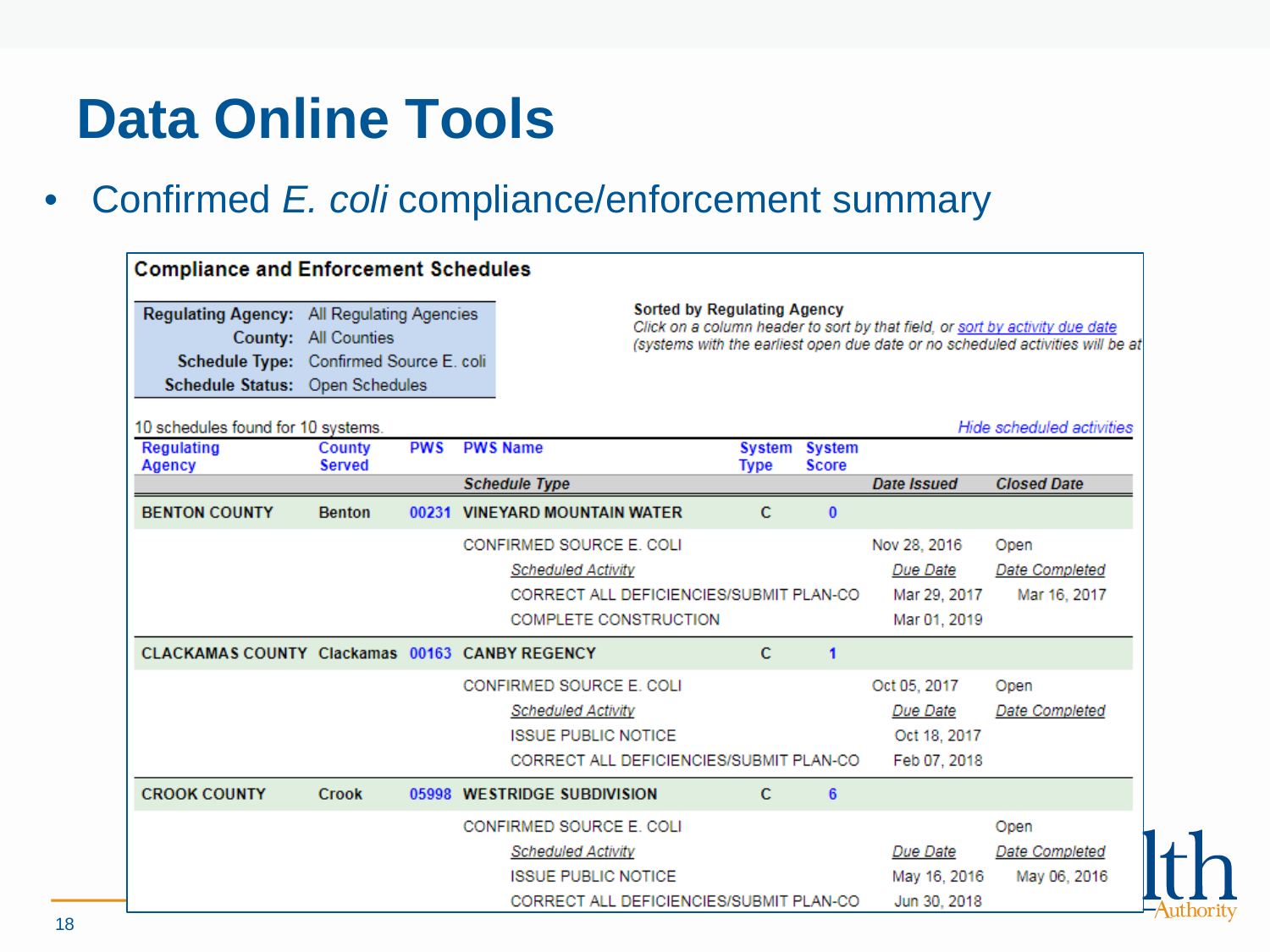## **Confirmed** *E. coli* **positive source procedure**

#### **Confirmed E. coli Positive in a Groundwater Source**

| Subject:                                                                                              | Investigation and correction of confirmed E. coli   | Date: | 4/5/12  |  |
|-------------------------------------------------------------------------------------------------------|-----------------------------------------------------|-------|---------|--|
|                                                                                                       | positive in a groundwater source                    |       |         |  |
| Unit:                                                                                                 | Technical services (jn, tp, ss, cm, cl)<br>Revised: |       | 6/22/16 |  |
| Purpose & Scope: This procedure provides DWS technical services staff and partner regulating agencies |                                                     |       |         |  |
| with a consistent procedure when E. coli has been confirmed in the ground water source.               |                                                     |       |         |  |
| Procedure/Process: Describes the chronological process for compliance with the Groundwater Rule       |                                                     |       |         |  |
| (GWR) when E. coli is confirmed in a groundwater source, including source evaluation and selecting    |                                                     |       |         |  |
| applicable corrective action options.                                                                 |                                                     |       |         |  |

#### 1. Initial contact with PWS

- A. If notified of the presence of E. coli by a water quality alert based on a triggered or an assessment monitoring source sample, the PWS is required to collect five (5) confirmation samples within 24 hours of notification of the initial E. coli lab results.
- B. Interim corrective action measures may be taken any time after collection of confirmation samples. Water systems should not shock chlorinate the source prior to collecting the 5 confirmation samples.
- C. Regulating agency staff will notify the PWS of the E. coli positive detection and the requirement of the 5 confirmation samples required by OAR 333-061-0036 (6)(s). In addition, a letter will also be sent by the DMCE unit informing the PWS of the requirement in writing. A copy of this letter will be sent to the regulating agency via email.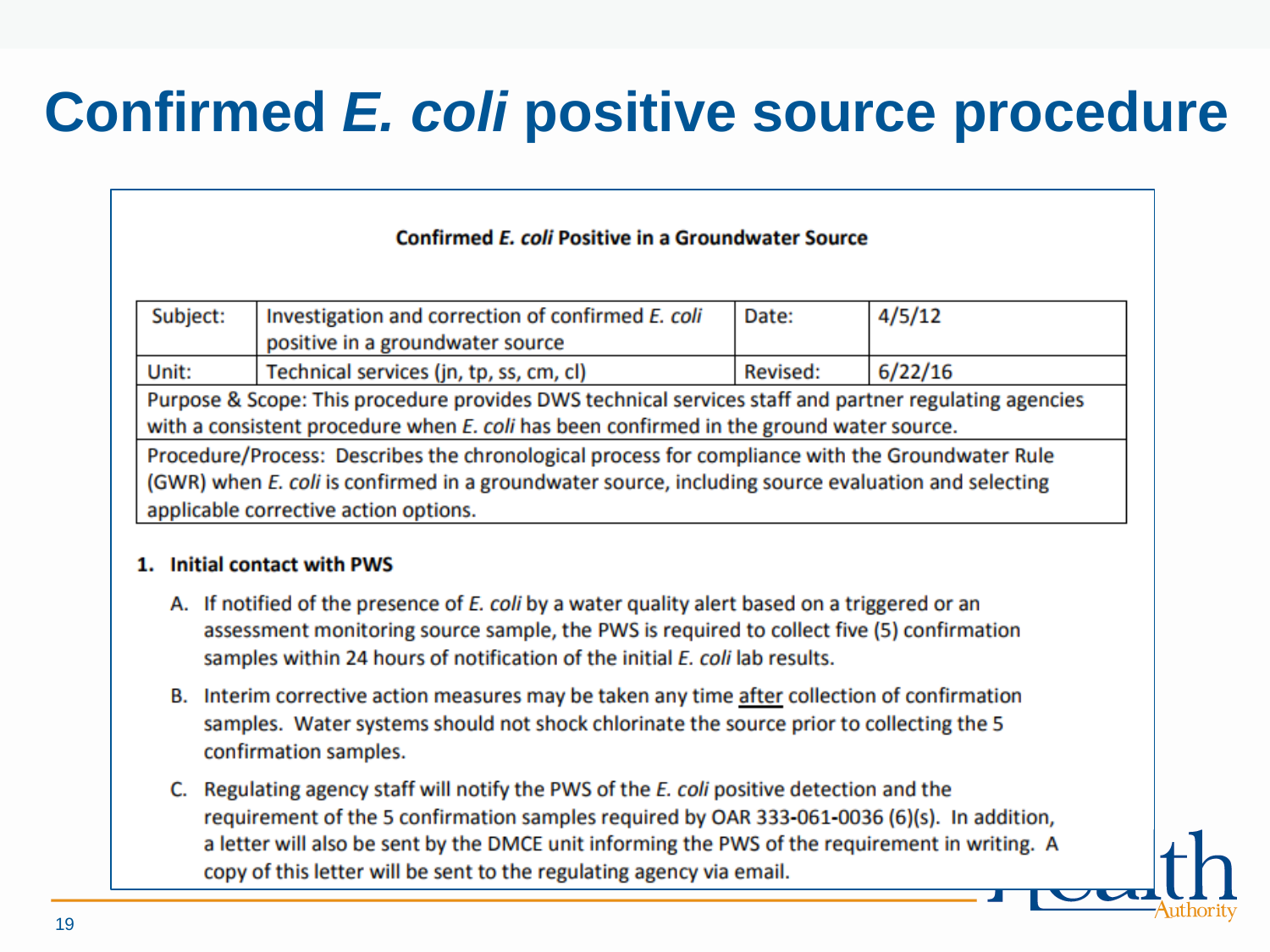#### **Coliform resources on website**

• County & Dept. of Agriculture Resources Page

#### **Coliform Resources**

#### **Drinking Water Services**

**County & Dept. of Agriculture Resources** 

**Water System Surveys** 

**Conferences and Training** 

**Document Library** 

**Inventory Updates** 

**EPA Staff Resources** 

**Coliform Resources** 

**Monitoring Resources** 

**Compliance Resources** 

**Contact Us** 

The information on this page is designed for and intended for use by Drinking Water Services County and Department of Agriculture partners who have specialized training and are registered as environmental health specialists. If you have questions regarding this material please contact Drinking Water Services at (971) 673-0405.

On this page:

- Coliform Monitoring Resources
- Groundwater Rule procedures following a positive routine coliform sample
- Resources for addressing confirmed E. coli-positive sources under the Groundwater Rule
- Representative and combined source monitoring

The Groundwater Rule (GWR), which took effect December 1st, 2009, applies to all public water systems that use groundwater sources or purchase groundwater. The primary purpose of the rule is to protect the public from fecal-related bacterial and viral pathogens in public groundwater systems. E. coli is used as the indicator of fecal contamination. If a groundwater source (well or spring) is found to be fecally contaminated, or a significant deficiency or rule violation is identified during a water system survey, the public water system must take corrective action to assure that their consumers are adequately protected. See the following resources for more information on implementing the rule.

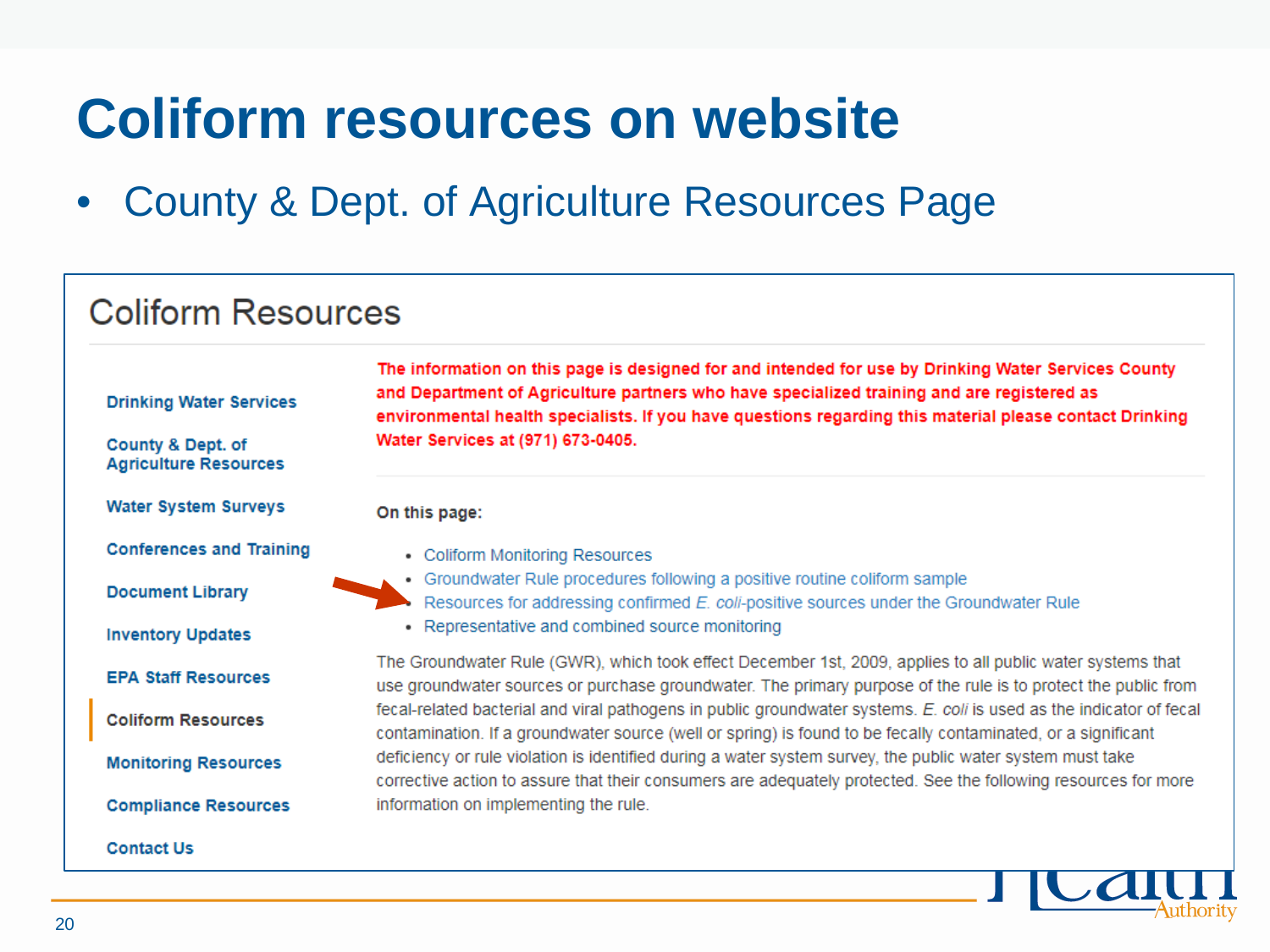#### **See partner's webpage for these resources**

- Confirmed E. coli Positive Source Procedure
- Ongoing Verification that PWS is Meeting Compliance Monitoring **Requirements**
- Response Flow Chart for E. coli Contaminated Groundwater Source
- Source Evaluation Request Form
- Disinfection Verification Form for Groundwater Systems
- Cover Letter Template for Requiring GWR Compliance Monitoring (entry point chlorine residual monitoring)
- Compliance Monitoring Monthly Reporting Form
- Template Follow Up Letter When Corrective Action is Not Completed on Schedule
- Hydrogeologist responsibilities for confirmed E. coli and GWUDI evaluation procedure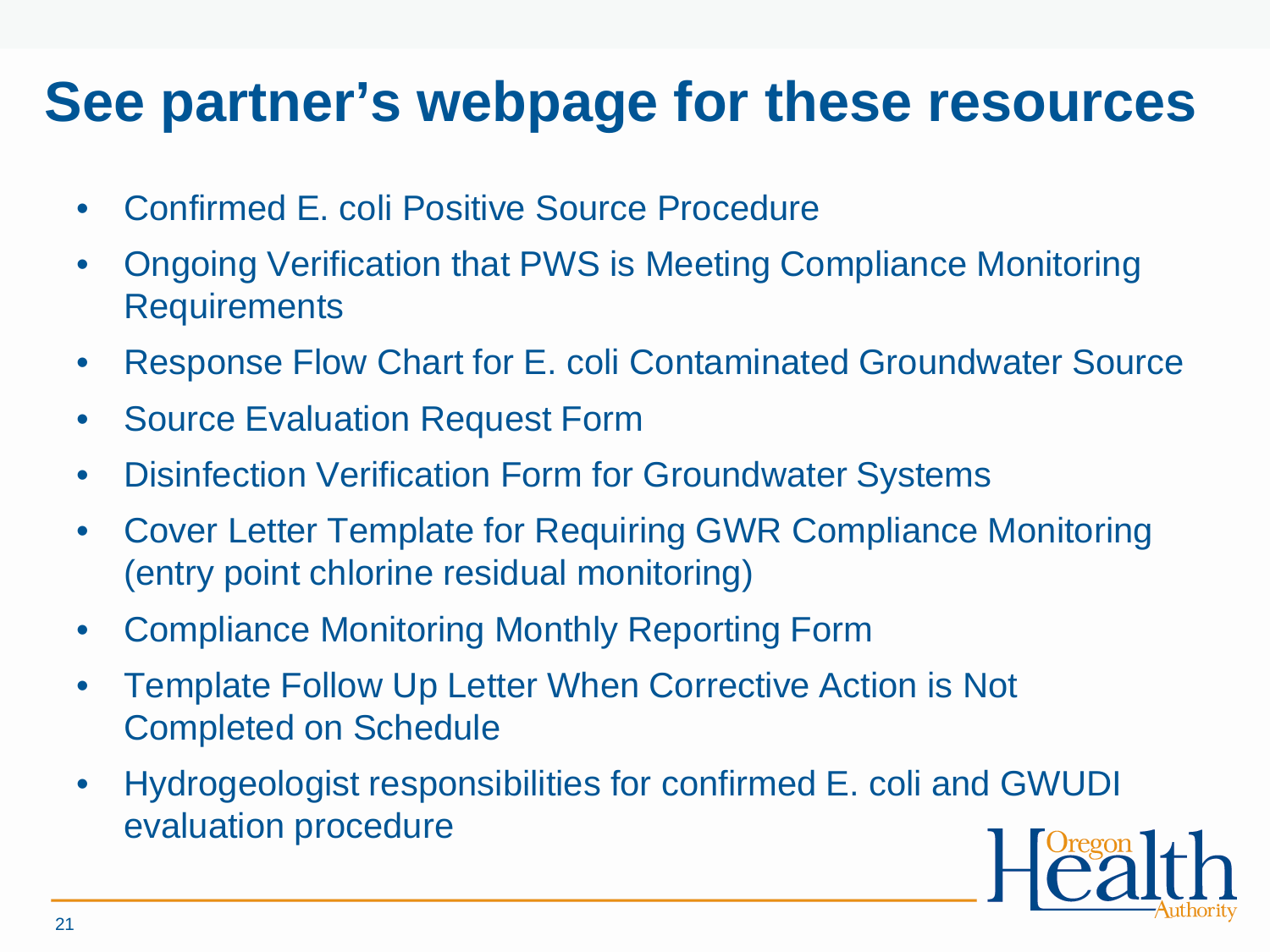#### **Summary**

- Since December 2009, groundwater source monitoring has helped identify water systems with confirmed *E. coli* sources reducing the risk to human health
- Maintaining communication with water system is key to keep them on track to correct the problem
- Circuit rider technical assistance may be available to help water systems resolve the source contaminant issue
- Not every case is the same. Consult with DWS staff. We are here to help!